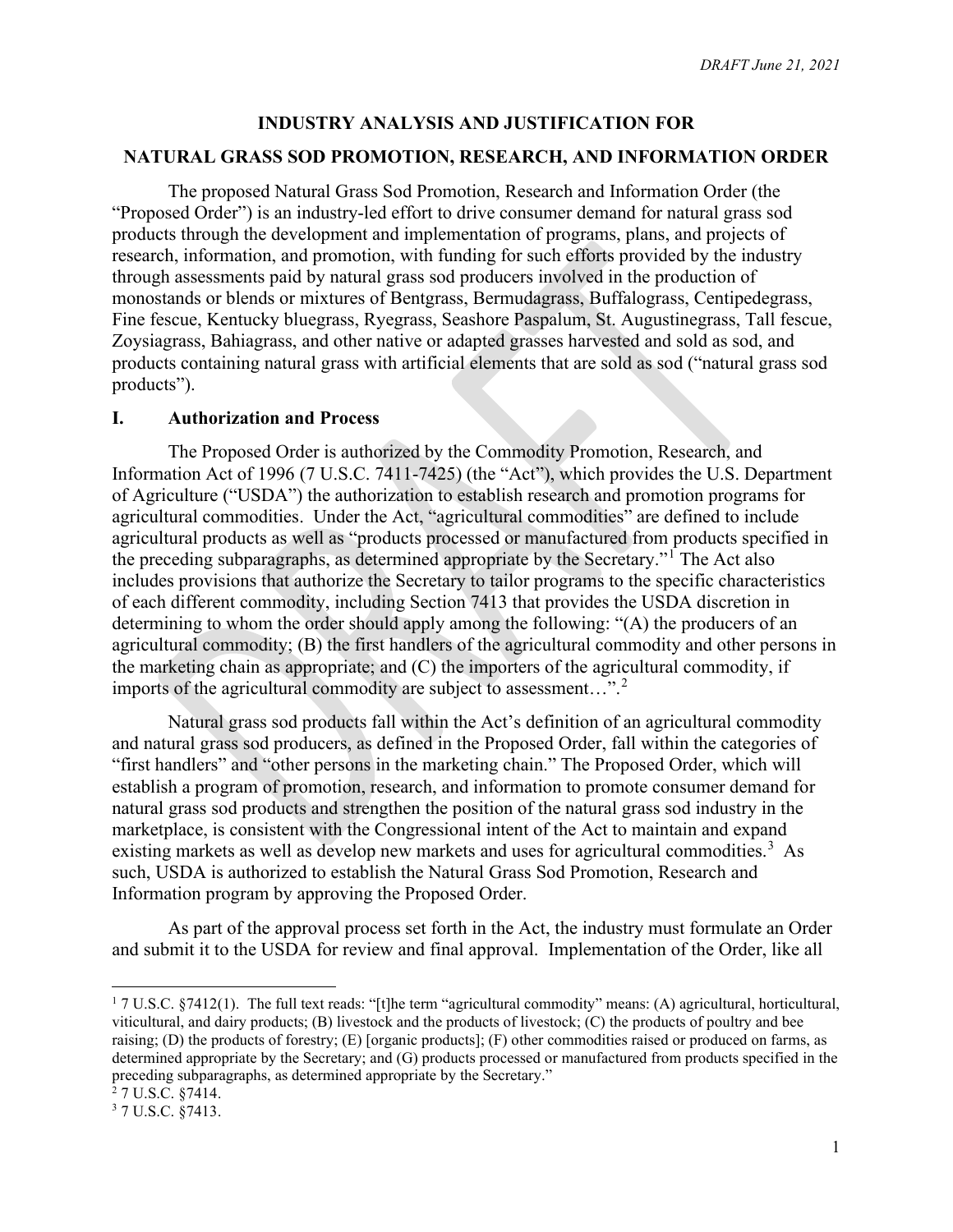rulemaking, is subject to public notice and comment, and is subject to ongoing referenda where participants are given the opportunity to vote to determine whether the program shall continue to operate. If approved by the USDA and through the ongoing referenda, the Order becomes a regulation codified in the U.S. Code of Federal Regulations and carries the force of law.

# **II. Natural Grass Sod Industry Analysis**

# **A. U.S. Natural Grass Sod Industry**

The 2017 USDA-National Agricultural Statistics Survey (NASS) places the value of the U.S. natural grass sod industry at over \$1.1 billion, produced on 1,465 farms totaling 339,451 acres in 2017.<sup>[4](#page-1-0)</sup> These farms exist nationwide with documented active natural grass sod farms in no less than 49 states. The widespread distribution of natural grass sod farms is due in part to the diversity of natural grass species, allowing them to adapt to different climates. Grass species such as Bentgrass, Fine fescue, Tall fescue, and Kentucky bluegrass thrive in USDA plant hardiness zones 1a through 6a, while Bermudagrass, Buffalograss, Centipedegrass, Seashore Paspalum, St. Augustinegrass, and Zoysiagrass perform well in zones 7a through 10a. There are also various species of native grasses and other adapted grasses that are gaining popularity in various regions. All of these products are produced by natural grass sod farmers throughout the United States and are included in the definition of natural grass products as indicated in this order.

The 2017 USDA-NASS figures for both farms and value differ slightly from the 2012 and 2007 agricultural census values. The number of farms decreased in 2017 to 1,465 from 1,881 in 2007 and 1,739 in 2012, but the acres grown and sod's value have both increased from the 2012 estimates.<sup>[5](#page-1-1)</sup> The highest reported value of U.S. natural grass sod production in the last three (3) USDA-NASS agricultural censuses was \$1.3 billion in 2007. This equates to a 15% reduction in the value of U.S. sod production since 2007. However, the \$1.1 billion of natural grass sod produced in 2017 by U.S. natural grass sod farms enters the market where it contributes significantly to the green industry, as well as those industries that support it. These sectors include the home lawn care, sports field, golf course, roadside, and other markets that are essential components of local economies nationwide.

# **B. Natural Grass Sod Industry Participants**

The production of natural grass products on U.S. natural grass sod farms involves and impacts many other U.S industries, including agricultural industries such as seed production, farming of other agricultural commodities where sod is part of a crop rotation, equipment manufacturing, and trucking. Seed industries, primarily in the Midwest and Pacific Northwest, supply seed for sod farms growing cool-season grasses including ryegrass, fescues, bluegrasses, and native or adapted mixtures. This industry produces over 600 million pounds of natural grass seed in Oregon alone, much of which is distributed to U.S. natural grass sod farms to produce sod that is then sold to other segments of the green industry. In addition to contributing to rural agricultural economies, natural grass sod also contributes significantly to urban economies. In

<span id="page-1-0"></span><sup>4</sup> *See 2017 Census of Agriculture*, USDA National Agricultural Statistics Service

<span id="page-1-1"></span><https://www.nass.usda.gov/Publications/AgCensus/2017/index.php> (last visited Nov.16, 2020). <sup>5</sup> *2012 Census of Agriculture*, USDA National Agricultural Statistics Service

[https://www.nass.usda.gov/Publications/AgCensus/2012/Full\\_Report/Volume\\_1,\\_Chapter\\_1\\_US/st99\\_1\\_041\\_042.p](https://www.nass.usda.gov/Publications/AgCensus/2012/Full_Report/Volume_1,_Chapter_1_US/st99_1_041_042.pdf)  $df$  (last visited Nov. 16, 2020).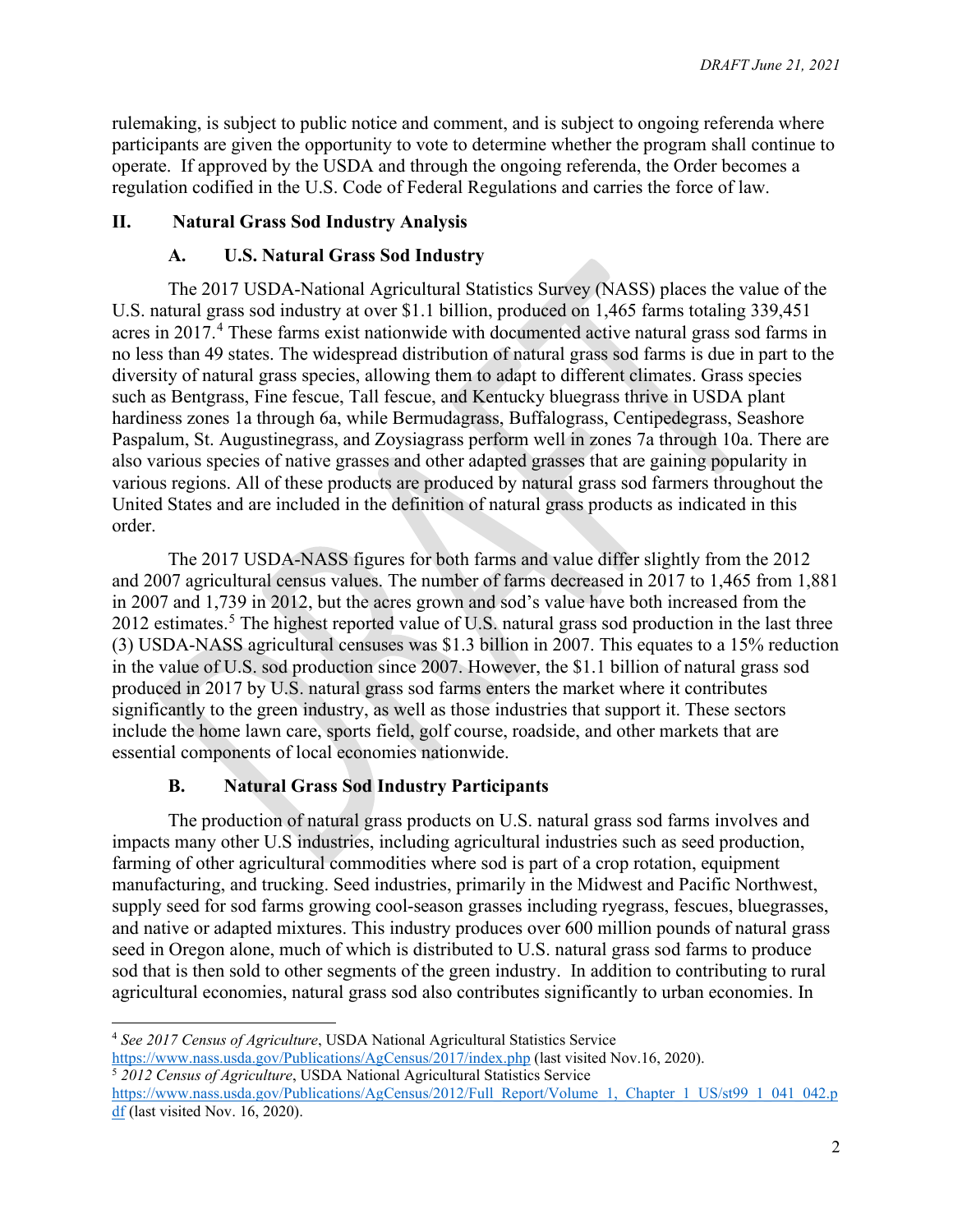states that track sod sales data, landscape contractors in urban and suburban areas purchase between 39.2% and 68.2% of total sales, followed by sales to athletic complexes and golf courses that make up between  $18.2\%$  and  $44.5\%$  of total sales.<sup>[6](#page-2-0)</sup> The supply chain that moves much of this natural grass sod further contributes to local economies through home improvement centers, lawn and landscaping services, equipment and materials purchases, and more. It is estimated that the U.S. lawn care industry alone was worth up to \$105.1 billion in 2018, employed more than 1 million people, and represented 604,163 businesses.<sup>[7](#page-2-1)</sup>

### **C. Stakeholder Collaboration**

Since at least 1996, U.S. natural grass sod producers have been considering the implementation of a natural grass sod research and promotion program (aka "checkoff"). Although state and local sod associations have explored the option of establishing voluntary checkoff programs in previous years, they were deemed impractical and unsustainable without the administration and enforcement provided by USDA's Agricultural Marketing Service ("AMS") through the authority provided in the Act. In 2017, Turfgrass Producers International ("TPI"), a 501c(6) trade association representing natural grass sod farmers, equipment manufacturers, seed producers, and other industry participants with members located in almost every U.S. state and over 30 countries, decided to formally investigate USDA Research and Promotion programs. From 2017 to 2019, TPI spoke with representatives at the American Farm Bureau Federation, the USDA AMS, a public policy consultant, and legal counsel to determine if a checkoff program for the U.S. natural grass sod industry was feasible. After much deliberation and interest from U.S. natural grass sod producers, the industry, led by TPI, decided that the time was right for the natural grass sod industry to pursue a national checkoff program.

In 2020, a drafting committee comprised of fourteen (14) natural grass sod producers from throughout the United States was formed to collaborate and consider the specific details of a draft order for the Natural Grass Sod Research and Promotion Program. The fourteen (14) natural grass sod producers on the drafting committee represent a wide range of U.S. natural grass sod farms, not only in their geographic distribution, but also with respect to their farm size, years in business, and experience with other industry checkoff programs. The drafting committee also contains producers who are or have been members and/or elected officers of state or regional sod associations, with an awareness of what issues are relevant in various states and how a checkoff program could assist in local issues. After spending several months considering the various provisions of a checkoff order, the drafting committee has determined that the Proposed Order attached hereto will best serve the interests of the natural grass sod industry and, as such, will have broad scale industry support.

<span id="page-2-1"></span><sup>7</sup> National Association of Landscape Professionals (NALP), *Landscape Industry Statistics*, LANDSCAPEPROFESSIONALS.ORG, [https://www.landscapeprofessionals.org/LP/About/Industry-](https://gcc02.safelinks.protection.outlook.com/?url=https%3A%2F%2Fwww.landscapeprofessionals.org%2FLP%2FAbout%2FIndustry-Statistics%2FLP%2FMedia%2Flandscape-industry-statistics.aspx&data=04%7C01%7C%7C5ade9627571d4aac77dc08d9277f683a%7Ced5b36e701ee4ebc867ee03cfa0d4697%7C0%7C1%7C637584250430885550%7CUnknown%7CTWFpbGZsb3d8eyJWIjoiMC4wLjAwMDAiLCJQIjoiV2luMzIiLCJBTiI6Ik1haWwiLCJXVCI6Mn0%3D%7C0&sdata=YpGPkupzm6gEGbQ2BZRUjDTk5rLzBC6BD0B18C%2BmJt0%3D&reserved=0)

[Statistics/LP/Media/landscape-industry-statistics.aspx](https://gcc02.safelinks.protection.outlook.com/?url=https%3A%2F%2Fwww.landscapeprofessionals.org%2FLP%2FAbout%2FIndustry-Statistics%2FLP%2FMedia%2Flandscape-industry-statistics.aspx&data=04%7C01%7C%7C5ade9627571d4aac77dc08d9277f683a%7Ced5b36e701ee4ebc867ee03cfa0d4697%7C0%7C1%7C637584250430885550%7CUnknown%7CTWFpbGZsb3d8eyJWIjoiMC4wLjAwMDAiLCJQIjoiV2luMzIiLCJBTiI6Ik1haWwiLCJXVCI6Mn0%3D%7C0&sdata=YpGPkupzm6gEGbQ2BZRUjDTk5rLzBC6BD0B18C%2BmJt0%3D&reserved=0) (last visited Jun. 9, 2021).

<span id="page-2-0"></span><sup>6</sup> Waltz, Clint, *2018 Sod Producers Report, Annual Survey Examines Inventory and Price*. UAC WINTER MAGAZINE, Winter 2018, at 44. *See also* Miller, Grady*, 2018 Sod Producers Report for North Carolina*, TURFFILES.NCSU.EDU, <https://www.turffiles.ncsu.edu/2018/04/2018-sod-producers-report-for-north-carolina/> (last visited Jun. 9, 2021); Richards, Steve. *2018 SC Sod Producers Survey Results (2018, Clemson University).*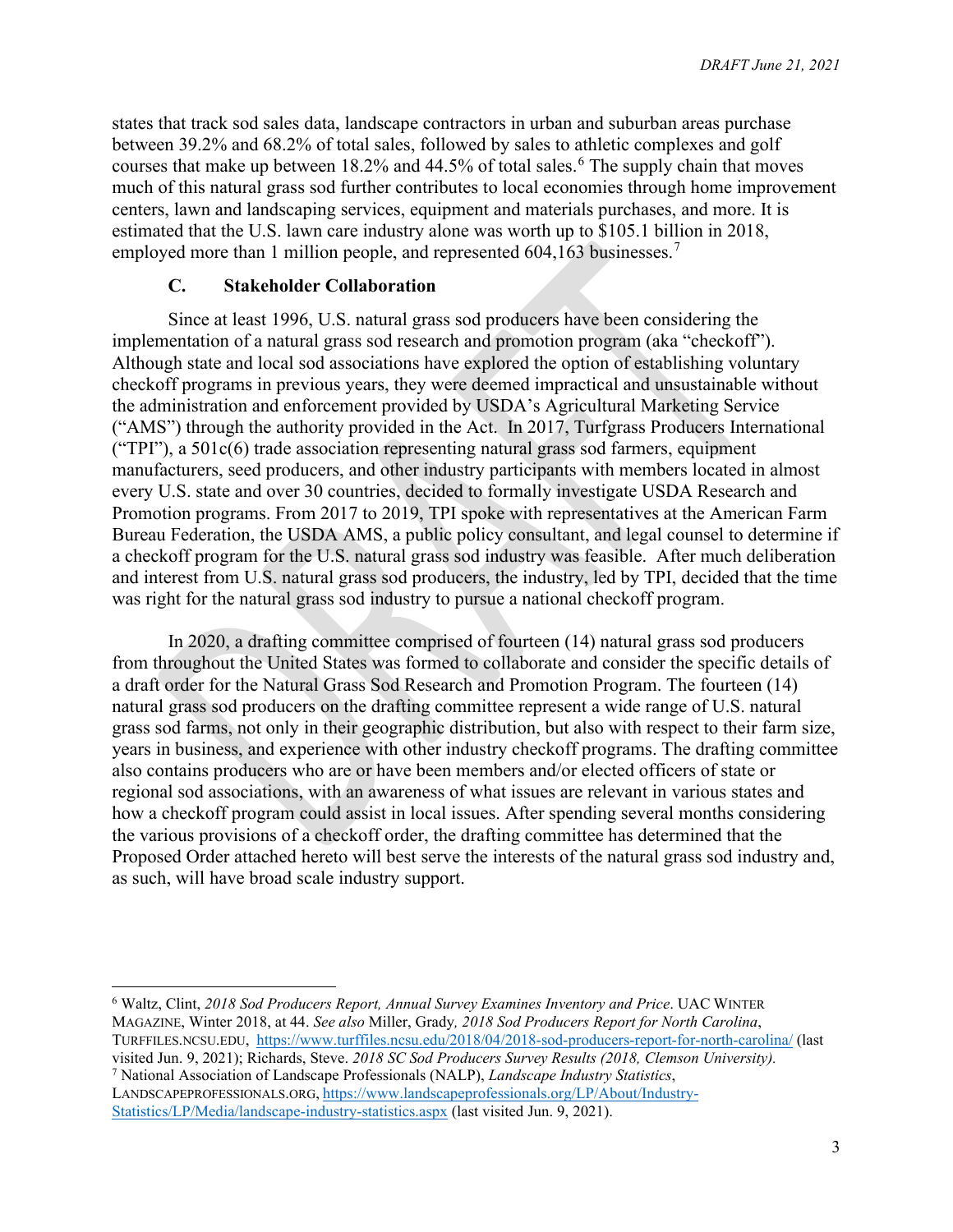# **III. JUSTIFICATION**

#### **A. Market trends supporting the need for a checkoff program**

The need for a national checkoff is evidenced by many concerning trends. Natural grass sod producers in many areas of the United States are experiencing social and market trends that are increasingly impacting consumer perception and the value of natural grass. These trends stem primarily from a lack of understanding of the value of natural grass lawns and athletic fields in urban and suburban environments and have resulted in consumers reducing the amount of grass they manage and/or replacing it with other products. The most common alternative for athletic fields in schools, municipal parks, and open grounds is often plastic, artificial turf. However, in home lawns or public spaces, these alternative products also include patios, decks, mulch, concrete or brick pavers, and rubberized playgrounds. Data from the 2020 Synthetic Turf Council Market Report for North America, which is the primary competitor for natural grass in public spaces, school grounds, and parks, indicates that the synthetic turf industry has grown 15% since 2017 with a current value of \$2.7 billion. It also states that it will continue to grow at a rate of 5.7% through 2022, with sports fields representing 63% of the market and rapid growth in landscape applications. $8$  As discussed in section IIB above, the landscape and sports field markets represent the two largest customer segments for natural grass sod producers for those who report data on customers.

#### **B. Causes of Market Trends**

The causes of the negative market trends are rooted in the following three main areas:

### **1. Public perception of natural grass**

Many consumers, public policy advocates, and local officials do not fully recognize the value that plants, including natural grass, impart on urban and suburban areas. They are often viewed as requiring substantial amounts of inputs from water, fertilizer, and chemicals with few valuable outputs. As a result, when balancing natural grass systems on inputs alone with no recognition or assessment of outputs, the resulting analysis does not reflect their full value. However, when considering new technologies in drought-tolerant grasses, irrigation, and reduced mowing, as well as the many ecosystem services (carbon sequestration, oxygen production, groundwater recharge, filtering of pollutants, stormwater and runoff reduction) that are provided by lawns, parks, and roadsides, a more accurate characterization is that managed landscapes, including natural grass sod, provide many benefits in urban and suburban areas.

# **2. Regulatory Codes and Standards**

The aforementioned perception of natural grass is embedded in language used by many regulatory bodies that produce building codes and standards for private and public spaces. These codes provide incentives to reduce or remove natural grass from residential, business, and public spaces with the intent of reducing inputs. However, many regulations do not factor in the many benefits that plants, including natural grasses, provide to these areas or recognize that eliminating them from the system is not a sustainable approach for urban and suburban construction.

<span id="page-3-0"></span><sup>8</sup> Synthetic Turf Council, *2020 Synthetic Turf Market Report for North America*, SYNTHETICTURFCOUNCIL.ORG, [https://www.syntheticturfcouncil.org/news/512350/Synthetic-Turf-Council-STC-Releases-2020-Synthetic-Turf-](https://www.syntheticturfcouncil.org/news/512350/Synthetic-Turf-Council-STC-Releases-2020-Synthetic-Turf-Market-Report-for-North-America.htm)[Market-Report-for-North-America.htm](https://www.syntheticturfcouncil.org/news/512350/Synthetic-Turf-Council-STC-Releases-2020-Synthetic-Turf-Market-Report-for-North-America.htm) (last visited Nov. 16, 2020).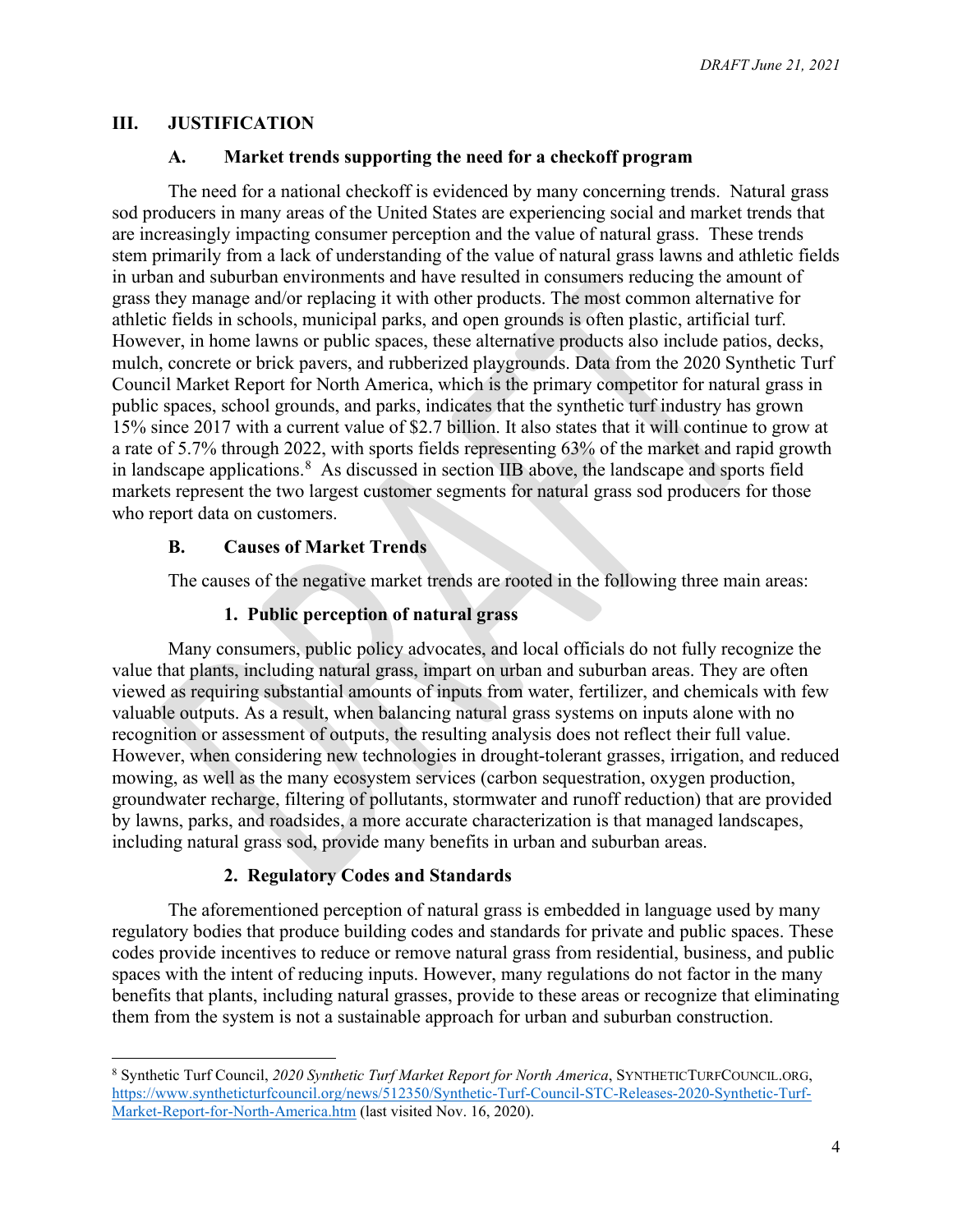# **3. Artificial Turf**

Artificial turf is the primary competitor to natural grass for athletic fields on school grounds, public parks, and collegiate or professional sports venues. The growth of the artificial turf market is increasingly reducing the market for natural grass sports fields.

# **C. What alternatives to checkoff program were considered and why were they rejected?**

As noted above, the natural grass sod production industry has been discussing a checkoff since at least 1996. In 2019, after visiting with the American Farm Bureau Federation and the USDA AMS, the industry decided to host a webinar to get feedback from natural grass sod producers regarding their interest in developing a national grass sod checkoff program. On May 19th, 2020, U.S. sod producers participated in a 2-hour online seminar to learn more about USDA Research and Promotion programs. After this webinar, attendees were polled to determine their interest in developing a national checkoff program for the natural grass sod industry and 64% stated they were very interested, 20% stated they were interested, 13% stated they were interested in learning more, and only 3% stated they were not interested. Attendees in this webinar were also polled to determine their interest in serving on the sod checkoff drafting committee, of which 14 sod producers were selected.

This drafting committee, along with experienced legal counsel in developing checkoff programs, has finalized the Proposed Order contained herein for submission to the USDA. The Proposed Order contains all of the relevant information on checkoff programs, including the proposed assessment rate that was determined through an analysis of U.S. natural grass sod production farm and acreage data from the 2017 USDA-NASS Census of Agriculture along with internal data from TPI. A wide range of farm sizes, annual acres harvested, and assessment rates were assembled for analysis in order to determine an assessment rate that would 1) be amenable to sod producers; 2) not be overly burdensome; and 3) result in enough funds to have an impact on the market. At the end of these discussions, the entire formation committee of 14 members of different farm sizes, regions, and products all agreed that the proposed assessment rate met each of those conditions.

# **D. How a National Checkoff Program Could Address Marketplace issues**

After careful analysis and discussions, the drafting committee has determined that the checkoff program would be best positioned to have the greatest industry impact with the broadest level of industry support if it is implemented as follows:

• Funding for program activities will be provided through assessments on "natural grass sod products", which include natural grass commodities produced for retail, wholesale, or commercial sale, including monostands or blends or mixtures of Bentgrass, Bermudagrass, Buffalograss, Centipedegrass, Fine fescue, Kentucky bluegrass, Ryegrass, Seashore Paspalum, St. Augustinegrass, Tall fescue, Zoysiagrass, Bahiagrass, other native or adapted grasses harvested and sold as sod, and products containing natural grass with artificial elements that are sold as sod. Natural grass sod products do not include artificial and synthetic turf or grass products, natural grass seed, sprigs, or plugs.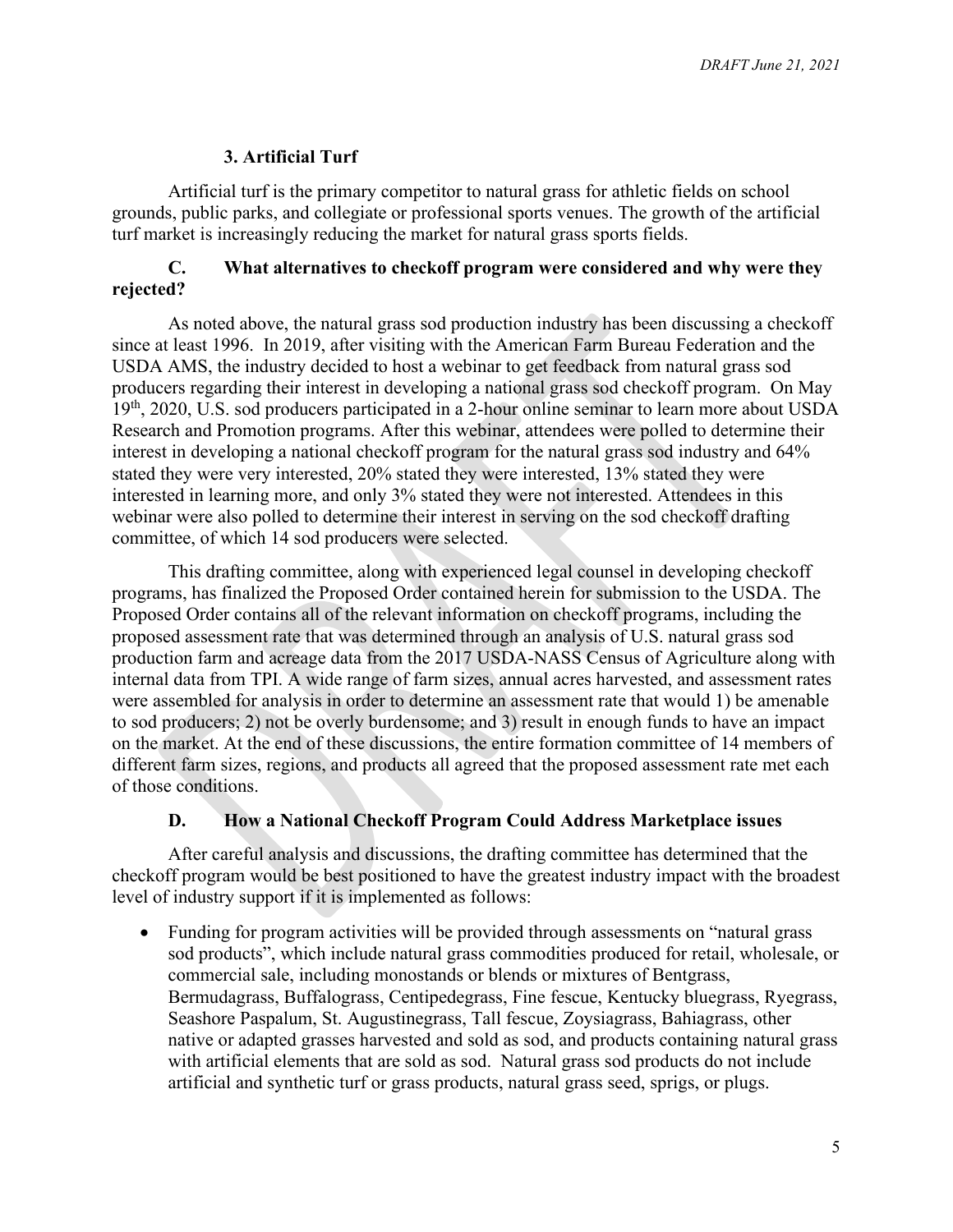- The assessment rate will be one-tenth  $(1/10th)$  of one penny  $(\$0.01)$  per square foot, or the equivalent thereof, of all "natural grass sod products" that a natural grass sod producer sells in the United States. All assessments will be paid by natural grass sod producers to the program's Board of Directors ("Board") on a quarterly basis.
- Two years after the Proposed Order is approved, the Board will review the assessment rate and may recommend a change in rate to the Secretary if approved by 2/3 of the Board. The assessment rate may not exceed one-eighth (1/8th) of one penny (\$0.01) per square foot of natural grass sod products without approval by a majority of natural grass sod producers in a referendum.
- The Proposed Order does not exempt any natural grass sod producers from assessment.
- The proposed checkoff program shall be governed by the Board of Directors, which will oversee the operations of the natural grass sod checkoff program, including developing and approving all programs, plans, or projects developed and executed to promote demand for natural grass sod products.
- The Board will be comprised of thirteen (13) natural grass sod producers, with seats on the Board being apportioned based on the geographical distribution of the quantity of natural grass sod products sold in the United States. Under the Proposed Order, four (4) Board members shall be appointed from the *North/Cool-Season Region* (comprised of Alaska, Colorado, Connecticut, Delaware, Idaho, Illinois, Indiana, Iowa, Maine, Massachusetts, Michigan, Minnesota, Montana, Nebraska, New Hampshire, New Jersey, New York, North Dakota, Ohio, Oregon, Pennsylvania, Rhode Island, South Dakota, Utah, Vermont, Washington, Wisconsin, and Wyoming); five (5) board members shall be appointed from the *South/Warm-season Region* (comprised of Alabama, Arizona, Florida, Georgia, Hawaii, Louisiana, Mississippi, Nevada, New Mexico, South Carolina, Texas, and all territories and possessions of the United States, including but not limited to, the Commonwealth of Puerto Rico); and four (4) members shall be appointed from the *Transition Zone/California Region* (comprised of Arkansas, California, the District of Columbia, Kansas, Kentucky, Maryland, Missouri, North Carolina, Oklahoma, Tennessee, Virginia, and West Virginia).
- At least once every five (5) years but not more frequently than every three (3) years, the Board will review the geographical distribution of the square footage of natural grass sod products sold within the United States and, if warranted, recommend to the Secretary that the membership, geographical regions, and/or size of the Board be adjusted to reflect changes.
- Natural grass sod producers seeking nomination on the Board must produce and sell natural grass sod products in the region for which they seek nomination. Nominees that produce and sell in multiple regions may seek nomination in one region of their choice. The Secretary shall select the Board members from the nominations submitted by the Board.
- With exception of the initial Board, for which the terms of Board members will be staggered for one (1), two (2) and three (3) years, all Board members will serve for a term of three (3) years or until the Secretary selects a successor.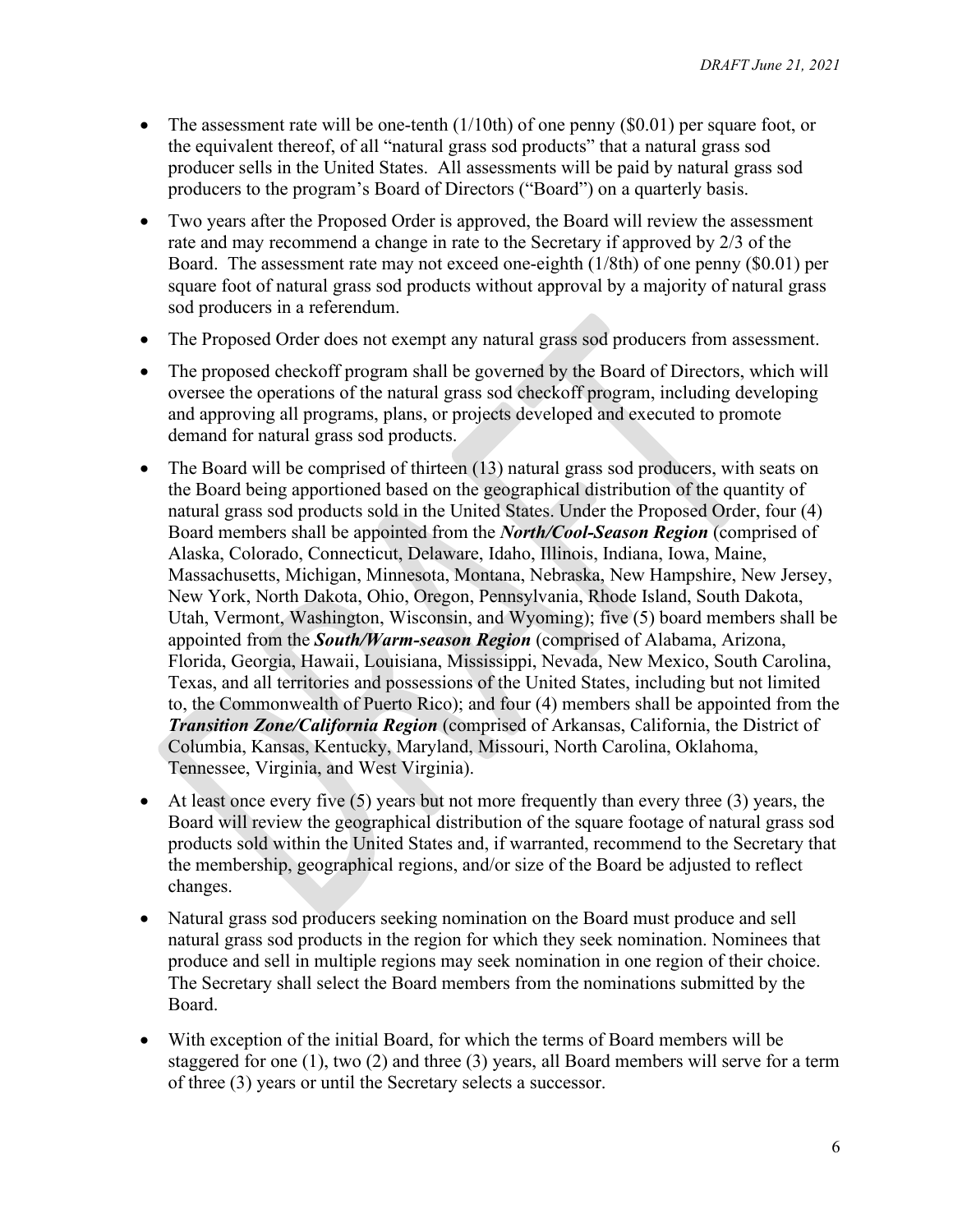- Each Board member is entitled to one (1) vote on any matter put to a vote, and the motion carries if supported by one (1) vote more than 50 % of the votes cast at a meeting where a quorum exists. The Board has the authority to organize and select officers, committees, and subcommittees, develop bylaws, and hire staff.
- USDA provides oversight of the program through its Agricultural Marketing Service ("AMS"). AMS must approve Board contracts for program activities and the annual budget for the Board, and AMS has various rights set forth in the Order to ensure compliance with the provisions of the Orders. The Board may not lobby, conduct false or misleading advertising, or conduct advertising disparaging another commodity.

The primary goals of the Proposed Order for a natural grass sod checkoff program are to: 1) educate consumers, customers, and public policy decision-makers on the value of natural grass products; 2) market and promote the benefits of natural grass on a national scale; 3) provide U.S. sod farmers with marketing tools they can use at the local scale; and 4) provide information to regulatory bodies regarding the value of natural grass for their use in developing model codes and standards for building codes. Each of these goals are only attainable through a national research and promotion program for natural grass sod. Although there has been sporadic success attempting to fund these efforts at the local level with pooled resources of producers and/or associations, research and promotion efforts at the national level have historically been less successful due to the lack of funds available to undertake larger programs. Through the collection of an assessment on natural grass sod products on a national scale, the checkoff will be able to leverage pooled assessment funds and have a more consistent and widescale industry impact.

In addition, the proposed checkoff program will allow the industry to leverage funds from other sources to fund research on natural grass products, thereby bringing even more value to assessments. For example, the Foundation for Food and Agriculture (FFAR) develops publicprivate partnerships to fund innovative agricultural science to benefits farmers, consumers, and the environment. TPI has been in discussions with FFAR and has confirmed that checkoff dollars can be used as a match for FFAR programs to fund research on the consumer and environmental benefits of natural grass. The USDA has also funded over \$29 million in natural grass research since its inclusion in the 2008 Farm Bill. Research and Promotion program funds could be used as a match for future grants like these as well. In addition to these two examples, natural grass sod checkoff funds will be used to leverage other programs at the state, regional, and federal level to fund research on issues affecting natural grass products.

# **E. Funding**

#### **1. How much income could the program expect to generate at the optimum assessment rate?**

The program will be funded by the industry through assessments paid by natural grass sod producers, as defined in the Proposed Order. Based on the proposed assessment rate and an analysis of industry statistics provided by USDA and maintained by TPI, publically available farm statistics as well as TPI, the program is estimated to collect \$14,000,000.00 in assessments and will conduct research, marketing and promotion programs that will benefit the entire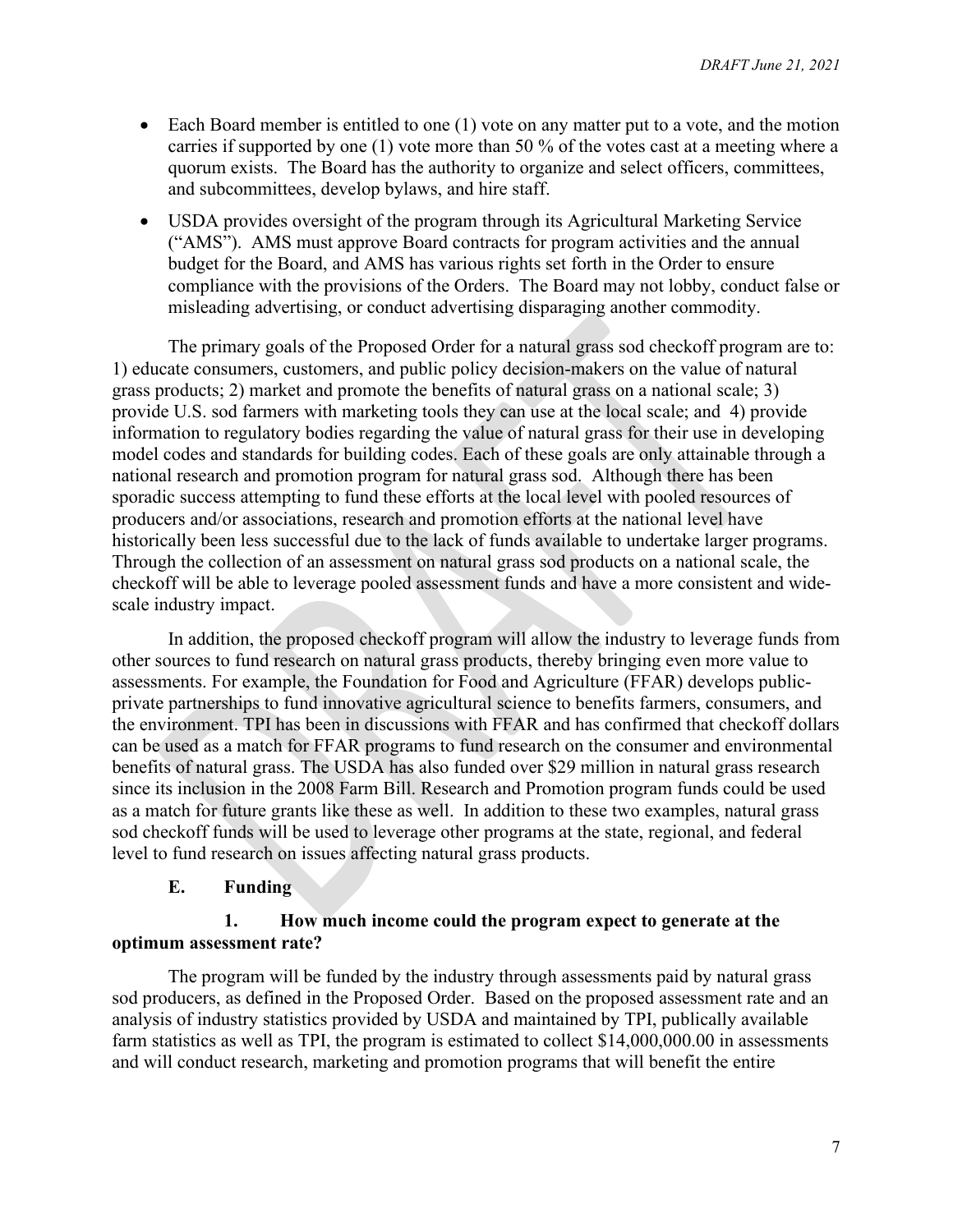industry.<sup>[9](#page-7-0)</sup> The benefits of such programs are expected to outweigh the costs of the program. Evaluations of similar research and promotion programs by independent economists, required to be conducted every five (5) years, have shown positive financial benefits with benefit-cost ratios in the range of \$2.14 to  $$17.40$  for every dollar invested in the programs.<sup>[10](#page-7-1)</sup> After reviewing and considering all relevant information, the drafting committee determined that the assessments collected from the natural grass sod producers will be relatively small in comparison to their revenue.

#### **2. How much would it cost to administer the program, including Government reimbursements (user fees)?**

As outlined in Section 7414(e)(5) of the Act, the administrative costs for any program authorized under the Act may not exceed fifteen percent (15%) of the total assessments and other income collected for the fiscal year, beginning three  $(3)$  years after the program is established.<sup>11</sup> For purposes of the cap, the administrative costs do not include the reimbursements that each program is required to pay the USDA for their incurred expenses related to implementation, administration, and supervision of the program.<sup>[12](#page-7-3)</sup> Although the Proposed Order adopts this fifteen percent (15%) cap on administrative costs beginning three (3) years after the program is established,<sup>[13](#page-7-4)</sup> the industry intends to adhere to the cap prior to the required date and estimates that the administrative costs will be closer to ten percent (10%) of total assessments and USDA reimbursements would be five percent (5%) of total assessments.

*See* Table III(E)(3) below.

# **3. After program administration costs are paid, how much funding would remain to finance the program**?

*See* Table III(E)(3) below.

| TABLE III(E)(3) $14$ |     |             |                |             |
|----------------------|-----|-------------|----------------|-------------|
| Sales volume         |     | Low         | Average        | High        |
| USDA costs $1\%$     |     | <b>SXXX</b> | \$125,000.00   | <b>SXXX</b> |
| Admin/compliance 7%  |     | <b>SXXX</b> | \$968,163.00   | <b>SXXX</b> |
| Promotion            | 43% | <i>SXXX</i> | \$6,000,000.00 | <b>SXXX</b> |
| Research             | 24% | <b>SXXX</b> | \$3,400,000.00 | <b>SXXX</b> |
| <b>Information</b>   | 25% | <b>SXXX</b> | \$3,500,000.00 | <b>SXXX</b> |

<span id="page-7-0"></span><sup>&</sup>lt;sup>9</sup> This number is based on a total of 1,395 farms, which represents the mean between the TPI estimate of natural grass sod farms (1,328) and the 2017 USDA-NASS Agriculture Census estimate of natural grass sod farms (1,465). This number also factors in a distribution of farm sizes collected by TPI membership data, where 68% of farms are < 300 acres and 32% are >300 acres.

<span id="page-7-1"></span><sup>10</sup> *See* US Gov't Accountability Off., GAO-18-54, *Agricultural Promotion Programs: USDA Could Build on Existing Efforts to Further Strengthen Its Oversight* (Nov. 2017).

<span id="page-7-2"></span><sup>&</sup>lt;sup>11</sup> 7 U.S.C. §7414(e)(5).<br><sup>12</sup> 7 U.S.C. §7414(e).

<span id="page-7-3"></span>

<span id="page-7-4"></span><sup>&</sup>lt;sup>13</sup> *See* §<sup>12XX</sup> of the Proposed Order.

<span id="page-7-5"></span><sup>&</sup>lt;sup>14</sup> The estimates contained herein are based upon the proposed assessment rate.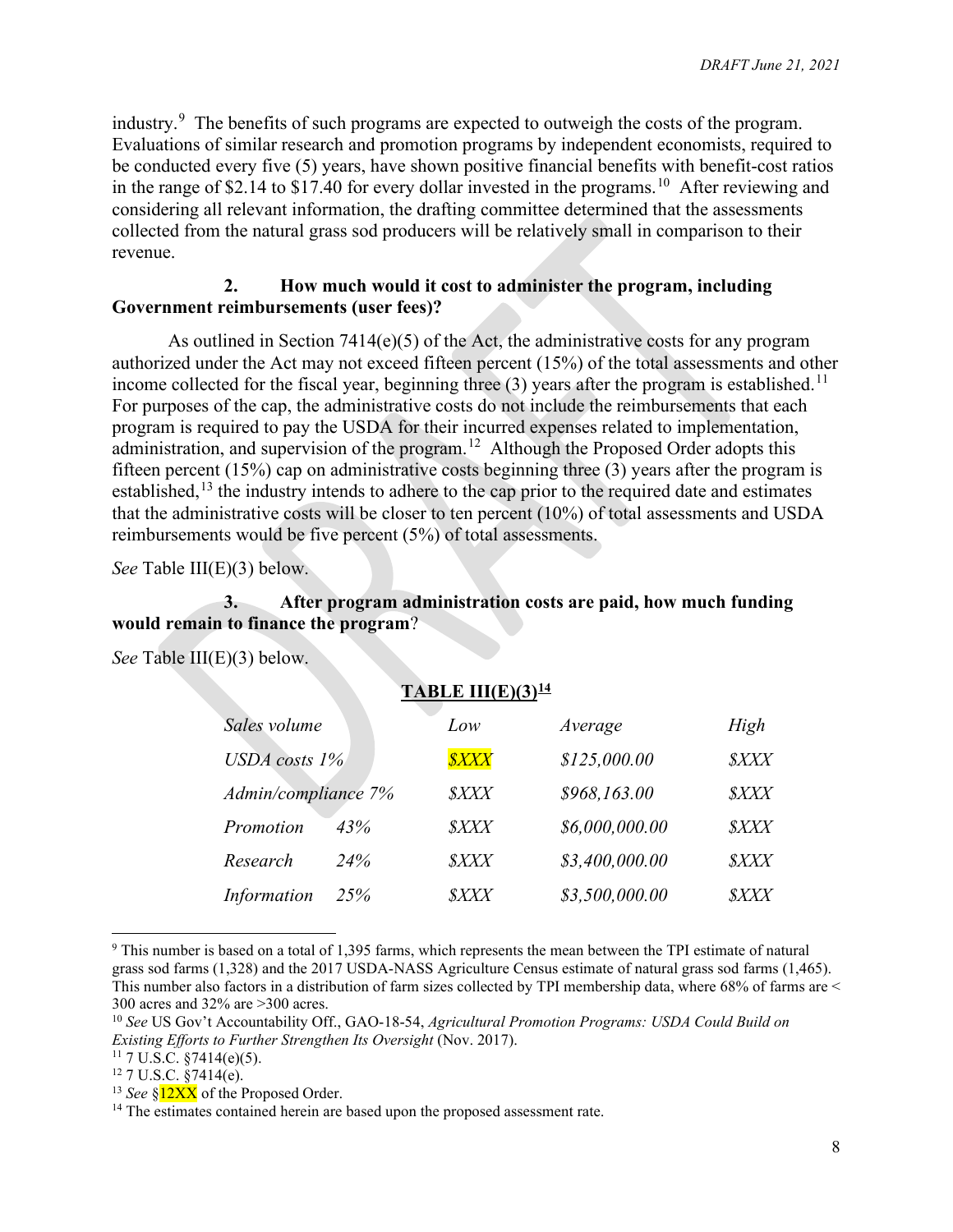*DRAFT June 21, 2021*

#### **F. Feasibility**

The assessments to be collected under the Proposed Order will enable the natural grass sod industry to establish an effective research and promotion program. Impactful program results have been accomplished with much less funding on a voluntary basis through TPI as well as small, local industry organizations and collaborations. There are several entities that fund natural grass research and promotion efforts at state and regional levels, but none of which have the capacity to fund these efforts on a large scale. For instance, many state sod associations funds research and promotion at levels under \$10,000 annually. TPI funds research and promotion through its foundation, The Lawn Institute, at up to \$50,000 to \$100,000 annually. However, these types of funds are raised through voluntary contributions and fundraising efforts such as auctions, raffles, activities, etc., and, while they have successfully been able to impact natural grass research and promotion on a small scale, none of these efforts can achieve what is proposed through a natural grass sod checkoff. A natural grass sod checkoff would not only be able to raise significant funds for these efforts, but the checkoff could also respond to changing needs in research and promotion. The proposed natural grass sod checkoff board, like other checkoff boards, would have the flexibility to modify how assessment funds are administered to various research and promotion projects. At the direction of the industry and through USDA approval, they would also be able to modify the program as needed within the guidelines of the Act and the oversight of USDA-AMS staff.

#### **IV. Objectives**

The main objectives of the natural grass sod industry in establishing this new checkoff include the aforementioned goals in section III(D), including the education of consumers, customers, and public policy decision-makers on the value of natural grass products; the marketing and promotion of the benefits of natural grass on a national scale; the development of tools for U.S. natural grass sod producers to use at the local scale; and the ability to educate regulatory bodies so that their model codes and standards accurately reflect the value of natural grass in building codes.

In addition to these goals, the checkoff will offer the natural grass sod industry several added benefits that their current structure does not provide, such as ensuring that benefits to the entire industry are paid for by the entire sector and stabilizing funding to allow for better planning and to maximize the utilization of funds.

# **V. Impact on Small Business**

The proposed assessment rate of  $1/10^{th}$  of one penny per square foot was decided upon by the 14 sod-producing members of the drafting committee in part because it was determined that rate would not create any undue burdens to sod farms of any size, including small businesses. Data from the National Quarterly Sod Report; 2020 Summer Quarter indicate a range of natural grass sod prices across the United States from \$0.16 to \$0.50 per square foot.<sup>[15](#page-8-0)</sup> These data are supported by various regional sod associations who also voluntarily report pricing information on a monthly, quarterly, or annual basis. As such, an assessment rate of  $1/10<sup>th</sup>$  of one penny per square foot results in additional costs of between 0.62% and 0.2% when using the range of prices

<span id="page-8-0"></span><sup>&</sup>lt;sup>15</sup> US Dept. Agr. Marketing Serv., *National Quarterly Sod Report, Summer Quarter 2020*, AMS.USDA.GOV, <https://www.ams.usda.gov/content/usda-introduces-new-national-quarterly-sod-report> (last visited Nov. 16, 2020).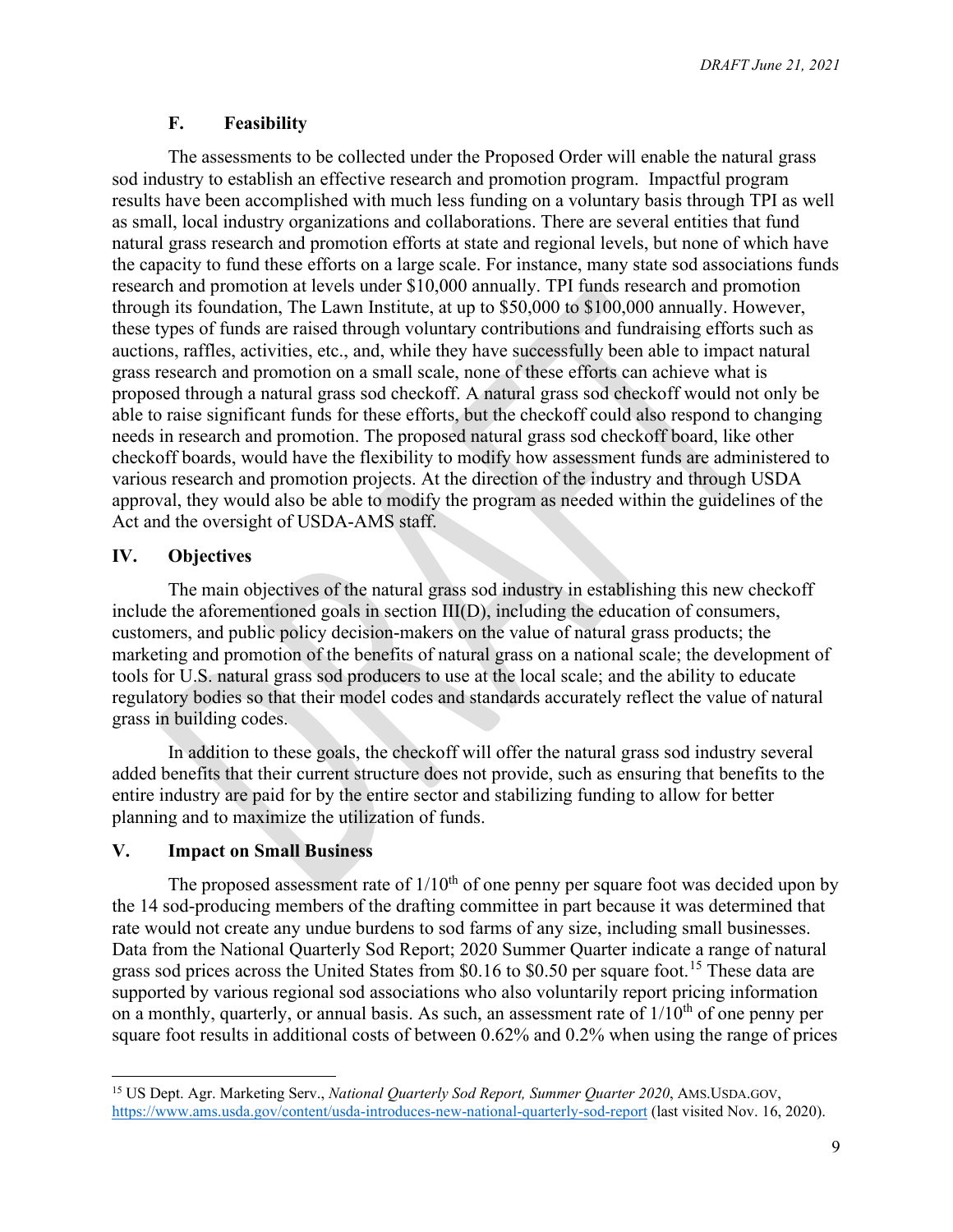reported in the USDA National Quarterly Sod Report. Furthermore, when evaluating the prices based on weighted averages instead of ranges, the additional costs incurred are between 0.42% and 0.24%.

This level of assessment should have minimal impact on sod farms of any size, large or small, and was part of the consideration for the drafting committee in supporting the proposed rate. For instance, a sod farm that is considered a small business may harvest as little as 10 acres annually. At the proposed assessment rate and pricing data from the National Sod Report, the annual contribution of that farm to the checkoff would be \$435.00 per year, while generating sales revenue between \$69,696 and \$217,800. Furthermore, it is the intent of the drafting committee the checkoff would provide marketing tools to small farms for promoting their product that would greatly exceed their costs of \$435.00 per year. This type of model is only possible when pooling funds through a national checkoff program to share the cost of developing large-scale deliverables that benefit farms of any size, including small ones.

No particular skills or training is required. The transactional documentation will be added to documents already generated and maintained by natural grass sod producers.

All assessment payments and reports will be submitted to the checkoff Board on a quarterly basis. A late payment charge shall be imposed on any producer who fails to remit to the board, the total amount for which any such producer is liable on or before the due date established by the Board. In addition to the late payment charge, an interest charge shall be imposed on the outstanding amount for which the producer is liable. The rate of interest shall be prescribed in regulations issued by the Secretary.

There are no known federal rules that duplicate, overlap, or conflict with the Proposed Order.

#### **VI. INDUSTRY SUPPORT**

As noted herein, the Proposed Order has resulted from the collaborative efforts of the natural grass sod producers as key industry stakeholders. Over the last few years, TPI has conducted extensive industry engagement, providing educational outreach to local organizations and individual producers and soliciting input on interest in a national checkoff program. When it was determined that there was substantial interest in moving forward with a national program, a drafting committee was organized from a cross-section of industry participants, including natural grass sod producers from businesses and farms of varying sizes and located in geographically diverse locations. The members of the drafting committee participated in several meetings to discuss the many aspects of the Proposed Order, offering their unique perspective and opinions in order to come to agreement on the terms now captured in the Proposed Order, which has broad industry support as evidenced by the numerous letters of support from key industry groups and individual businesses.[16](#page-9-0)

#### **VII. Referendum**

The Proposed Order is subject to a referendum to ensure that natural grass sod producers participating in the program favor its operation. After carefully considering the referendum

<span id="page-9-0"></span><sup>16</sup> *See* Attachment A [letters of support-forthcoming].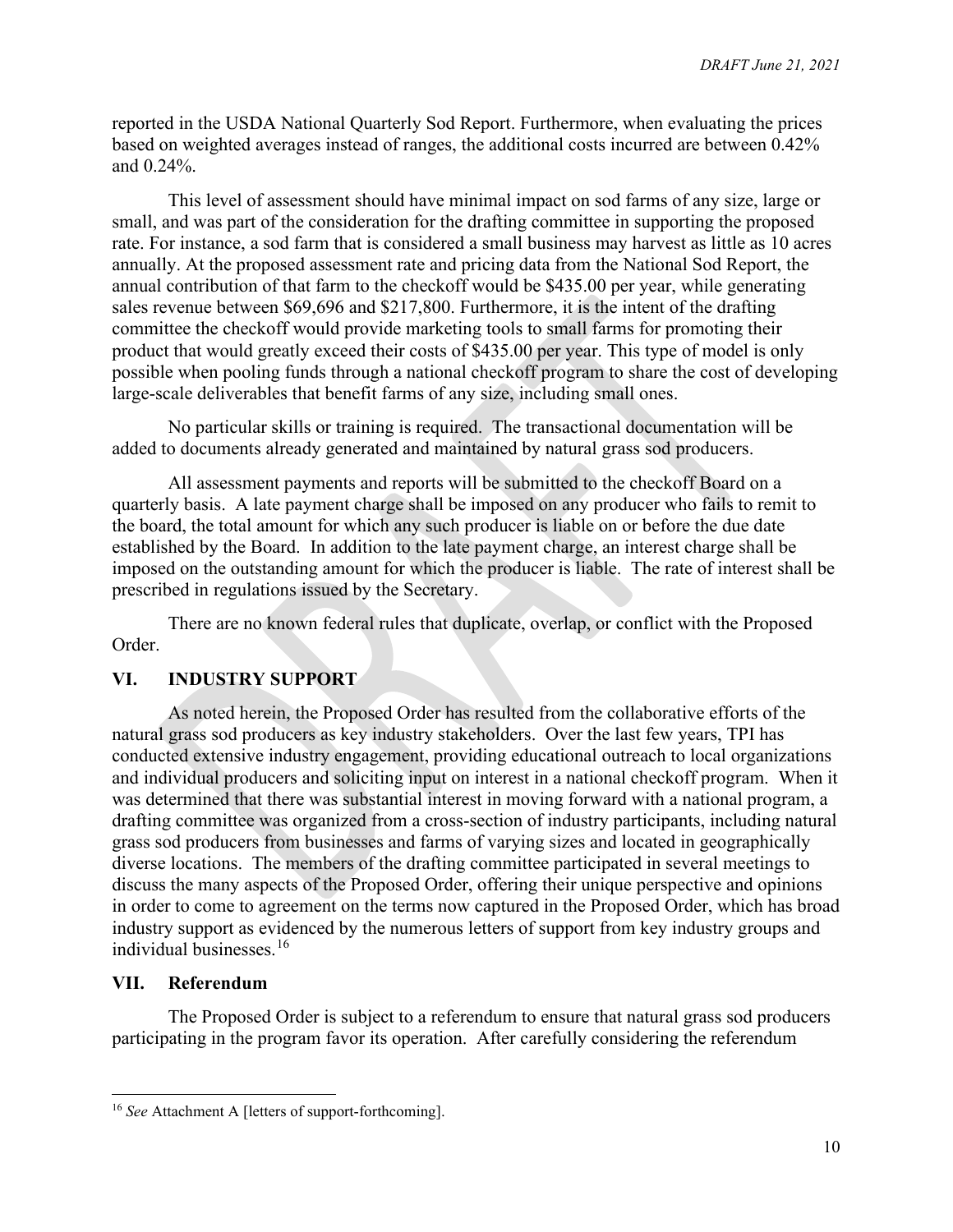options, the Drafting Committee has decided that it would be best to conduct an initial referendum to confirm industry support for the checkoff.

As part of the referendum, natural grass sod producers will be given the opportunity to vote to determine whether they favor the proposed program. The Proposed Order will be approved only if it is approved by a simple majority  $(50% + 1$  vote) of natural grass producers that have been engaged in the production of natural grass sod products during a representative period determined by the Secretary.

Subsequent referenda requiring the same thresholds for approval will occur every seven (7) years, or at the request of ten percent (10%) of more of persons eligible to vote in a referendum, or as determined by the Secretary.

#### **VIII. TEXT OF PROPOSED ORDER**

[Forthcoming]